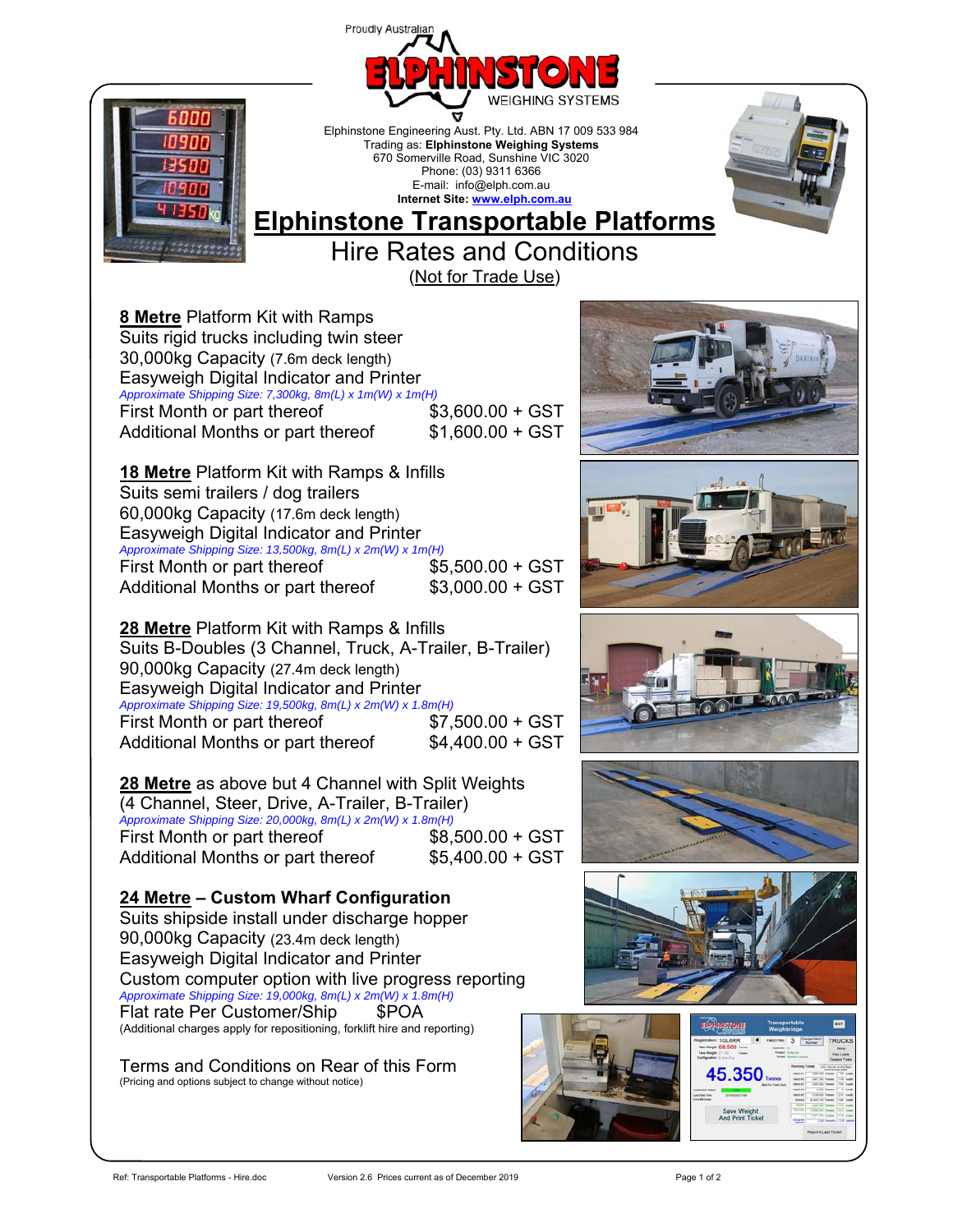# **Summary or Terms:**

Rental is payable monthly in advance.

This is not a PPSA lease. Minimum hire term is 1 Month and maximum hire term is 11 months. A new hire contract can be entered if longer terms are required. Wharf hire for ships are flat rate per customer/per ship. Prices include commissioning, decommissioning and training by an Elphinstone employee.

Prices quoted are for Melbourne metro area. Additional costs may apply for other locations.

Prices do not include freight. Freight costs to be quoted at time of order or arranged by customer.

Pick up and return is from our Sunshine warehouse, Victoria.

Suitable crane or forklift is to be supplied on site by customer for unloading and assembly -

2,500kg minimum lifting capacity required.

Suitable hard stand area is required. Additional costs to make site suitable are not included.

A suitably weatherproof and secure location with 240vac or 12vdc power is required for the electronics. Costs for providing this are not included.

Pricing is subject to applicable duties and taxes in the State of hire.

Additional conduiting or special site requirements are not included.

## **Purchase option:**

Any of these platform weighbridges can be purchased during the hire period. The price will be the Purchase price less 55% of additional monthly hire rates. (Discount is not applicable to the initial month hire and does not apply after 30 months of paid hire)

## **Detailed Terms:**

In this agreement "Goods" means and includes the equipment, attachments, accessories and other items rented by this agreement and described herein.

<u>Maintenance and Operating Practices / Application / Costs</u><br>All maintenance is to be conducted to keep the equipment in good condition and working order at all times by the Renter. The goods are to be operated within the capability and the cost of any operational misuse is to the Renters account.

<u>Equipment Inspection and Repairs</u><br>Elphinstone Engineering Aust. Pty Ltd reserves the right to have an appointed representative inspect the equipment at any time and advise of any repairs necessary to keep the equipment in good working condition. If, after a maximum of 7 days notice in writing of these repairs being required, they are not carried out by the Renter, Elphinstone Engineering Aust. Pty Ltd may perform these repairs at the Renter's expense.

### Modifications and Care of Equipment

The Renter shall not make any modifications to the equipment, unless Elphinstone Engineering Aust. Pty Ltd gives written consent before the work is commenced. The equipment is to be maintained in good working order. Any damage sustained through operator misuse, abuse or neglected maintenance will incur restoration costs to the Renter's<br>account (fair wear and tear on the equipmen

### Government Charges

Any government charges such as stamp duty, state, federal taxes (including GST) and or any other government imposed charges whether existing or imposed during the rental period will be additional to the quoted rental rates and will be charged and due for payment by the Renter at the time they are remitted by Elphinstone Engineering Aust. Pty Ltd to the particular and will be charged and due for payment b government body involved or with each rental payment whichever is sooner.

<u>Insurance</u><br>The Renter must supply proof that Public Liability Insurance indemnifying Elphinstone Engineering Aust. Pty Ltd (a minimum of \$5,000,000.00) and Workers Compensation Insurance are in<br>place for the duration of t

### Period of Rental

Rental will commence on the Rental Start Date as agreed and will finish at a time after the minimum rental period has elapsed and when one months advance written notice has been received by Elphinstone Engineering Aust. Pty Ltd from the Renter or at the conclusion of the date stated. The minimum rental will be charged in full monthly lots only, regardless of whether the goods are used for a full or part month.

### Payment Terms

All monthly rental payments are due and payable to Elphinstone Engineering Aust. Pty Ltd in advance of the month of hire by periodical direct deposit to their nominated account. These amounts will only cease when all the conditions of termination under the rental agreement are satisfied. Any overdue payments will attract the prevailing commercial bank prime lending rate in the country where the goods are being rented plus 3% per annum.

### Equipment Title

Elphinstone Engineering Aust. Pty Ltd holds explicit title and ownership of this equipment under circumstances without exception. This is not a PPSA lease. Elphinstone Engineering Aust Pty Ltd may lodge a security interest in the equipment and this interest overrides any other party, secured or otherwise. The Renter shall at no time sell or offer for sale, assign, mortgage,<br>pledge, underlet, lend or othe same or any parts thereof from the place where the equipment is being used without the written consent of Elphinstone Engineering Aust. Pty Ltd. The Renter will not allow any lien to be<br>created upon the equipment whether f against all losses, costs, charges, damages and expenses incurred in respect thereof.

<u>Administration. Receivership, Liquidation</u><br>If the Renter enters Administration, Receivership, Liquidation or similar the Renter and/or its administrators agree to return the equipment or allow Elphinstone Engineering Aust agents to remove the equipment without hindrance or delay. If administrators are appointed they are bound by this hire agreement in full and without exception.

<u>Termination</u><br>Elphinstone Engineering Aust Pty Ltd at it's own discression, may terminate this agreement without notice if at any time it believes it's property or financial interest is in jeopardy or<br>unnecessarily exposed equipment may be located. The Renter explicitly agrees to allow Elphinstone Engineering Aust Pty Ltd or its agents this access on request. The Renter must indemnify Elphinstone<br>Engineering Aust. Pty Ltd against any costs,

<u>Liability</u><br>Except that the goods will be delivered in operating condition and except for warranties or conditions given in writing no warranty or condition expressed or implied is given by Elphinstone<br>Engineering Aust. Pt Elphinstone Engineering Aust. Pty Ltd any sum for any delay, inconvenience, loss or damage of any kind due to any accident, breakdown or defect in the equipment or from any other cause<br>whatsoever nor shall Elphinstone Engi this agreement void. If under the law Elphinstone Engineering Aust. Pty Ltd is liable in any manner then the liability is expressly limited to the provision and installation of parts which are<br>found upon inspection to be d

<u>Dispute Settlements and Proof of Debt</u><br>The Courts of the State of Tasmania shall be the only courts to have jurisdiction in any dispute arising out of these terms and conditions. This agreement shall be construed and inte in accordance with the laws of the State of Tasmania, Australia. Tasmania is a federated state of Australia. It's laws and legal system are derived from Great Britain and, in tradition and philosophy, are similar to those of other common law democratic countries.

A certificate signed by a Manager, Director, or Solicitor of Elphinstone Engineering Aust. Pty Ltd stating the amount owing by the Renter as at any date or dates set out in such certificates or<br>as to any other matter arisi

## **This equipment is Not For Trade Use under any circumstances.**